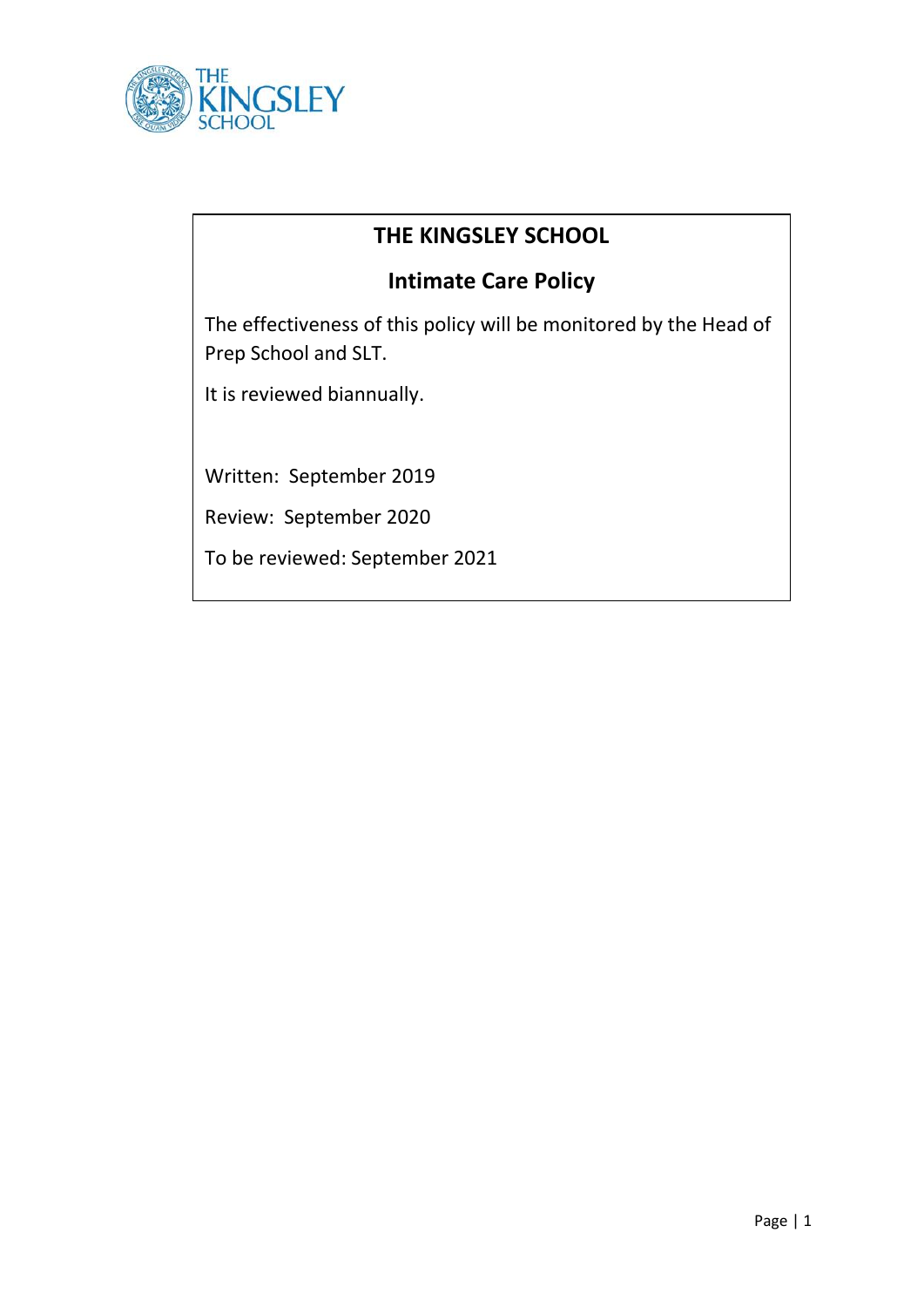

### **Intimate Care Policy**

This policy should be read in conjunction with The Kingsley Preparatory School Safeguarding Policy, staff appraisal and employee handbook. It applies to all pupils in the Early Years Foundation Stage and, in appropriate circumstances, older pupils who have a continence issue.

#### **1. Introduction**

In school, from time to time, we will need to manage children who have toileting issues. Most young children will have the occasional toileting accident whilst at school; however, other children may be late-developers and may start school with continence issues. A smaller proportion of children may have a physical or psychological origin for their inability to achieve continence.

These issues are often more common in EYFS where children are gaining confidence with being in a different environment and sometimes away from their home and families for the first time. The needs of children with delayed personal development should be met in the same way as would the needs of children with delayed language, or any other kind of delayed development. Therefore, children cannot be excluded from normal pre-school/school activities solely because of incontinence.

In dealing with continence issues, consideration to individual event , but also within the inclusive ethos of the Foundation Phase, the Early Years agenda and also the Equality Act 2010.

#### **2. Aims**

The purpose of this policy is to:

- provide clarify, guidance and reassurance to staff,
- safeguard the dignity, rights and well-being of children at school,
- assure parents that staff are knowledgeable about personal care and that their children's needs and their concerns are taken into account.

#### **3. Principles**

This Intimate Care Policy encompasses the principles behind the United Nations Convention of the Rights of the Child. These principles include the seven core aims for children and young people. These core aims are:

- a flying start to life
- access to education, training & employment
- to be healthy and free from exploitation
- access to play, leisure, sporting and cultural activities
- to be listened to and treated with respect
- to live in a safe home and community
- to not be disadvantaged by poverty
- **4. The Pupil's Voice**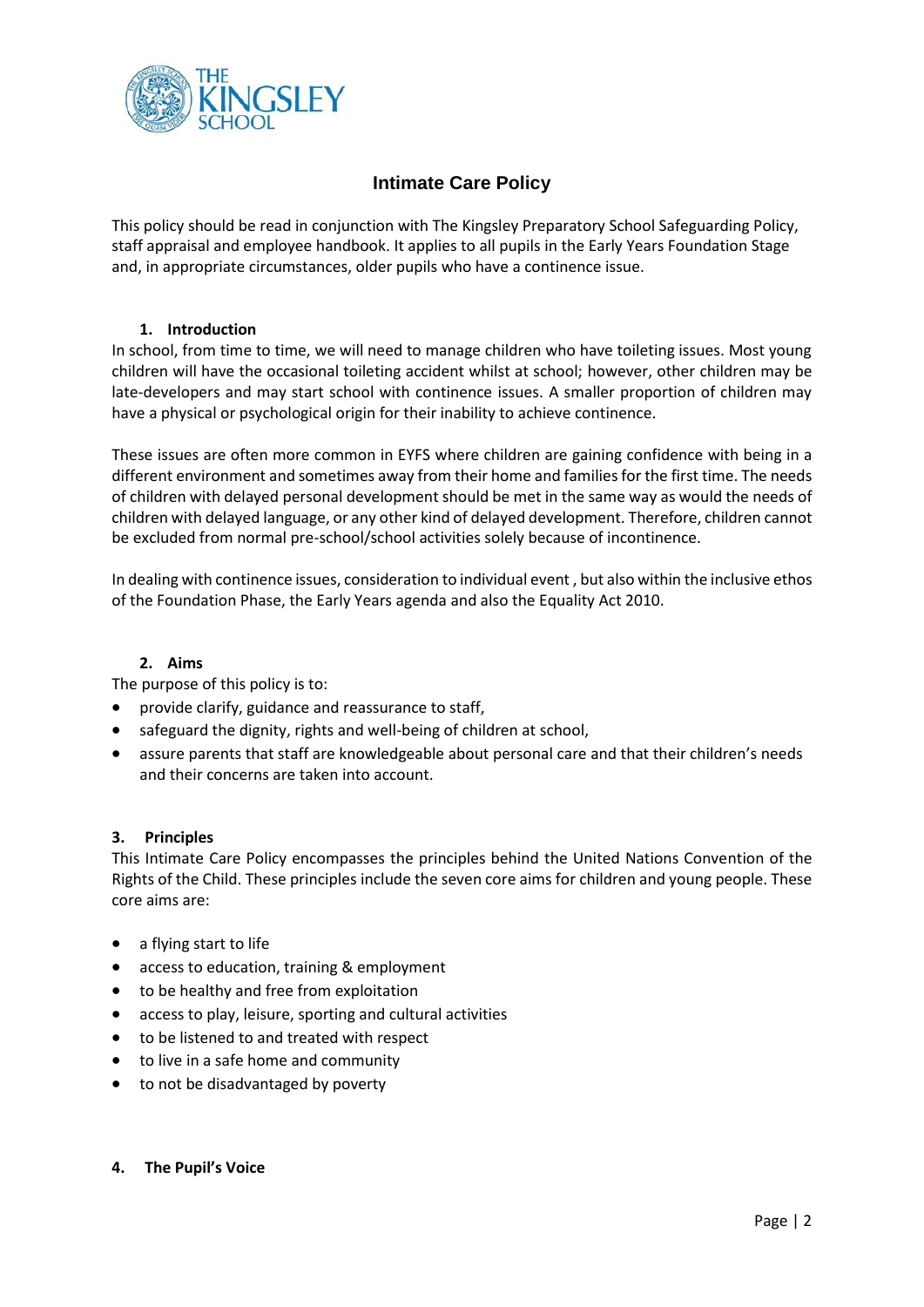

All pupils need to be listened to and treated with respect. Dependent upon the age and capacity of the child, this can be adhered to by:

- identifying the methods by which a child is able to communicate and recording this in the Personal Care Plan whilst it is being drawn up.
- approaching parents to represent the child's wishes if a child is unable to make an informed choice.
- responding to the child's wishes by observing his/her reactions whilst undergoing Personal care.
- using agreed appropriate terminology for parts of the body and functions. These should be documented in the *'Individual Personal Care Plan'*.

#### **5. Facilities**

There are a number of suitable places for changing children, which are indicated on our school Accessibility Plan and include several toilets or safe spaces in classrooms. All of these rooms also have suitable wash basins. The locality and suitability of particular rooms will be considered in relation to the needs in each individual case.

- When possible the child should be changed standing up.
- It is essential that the child's privacy and dignity are maintained at all times and verbal reassurance is given.
- Children should never be changed in a teaching area or public area or where food or drinks are prepared.

Changing a child is likely to take between ten and twenty minutes – this needs to be seen as a positive learning opportunity for the pupil and an opportunity to promote independence and self-worth. Levels of staffing and allocations are continually reviewed to take account of SEN needs throughout the school.

When identifying a suitable changing space, the provision should provide:

- Hot running water and liquid soap
- Paper towels or hot air blowers
- Disposable aprons and gloves
- Disposable wipes
- Nappy bags
- Cleaning fluids
- Ready access to spare clothing, suitable for different sizes, for children who may occasionally have the odd incontinence event.

Parents/carers will be expected to provide spare clothes for children when there are regular continence issues that justify the development of an agreed continence management plan.

All staff have an enhanced DBS check and would be considered suitable to undertake changing activities. However, in most cases, the most appropriate staff will be those who regularly work with that child, including class teachers, class-based teaching assistants or in exceptional circumstances, the school nurse.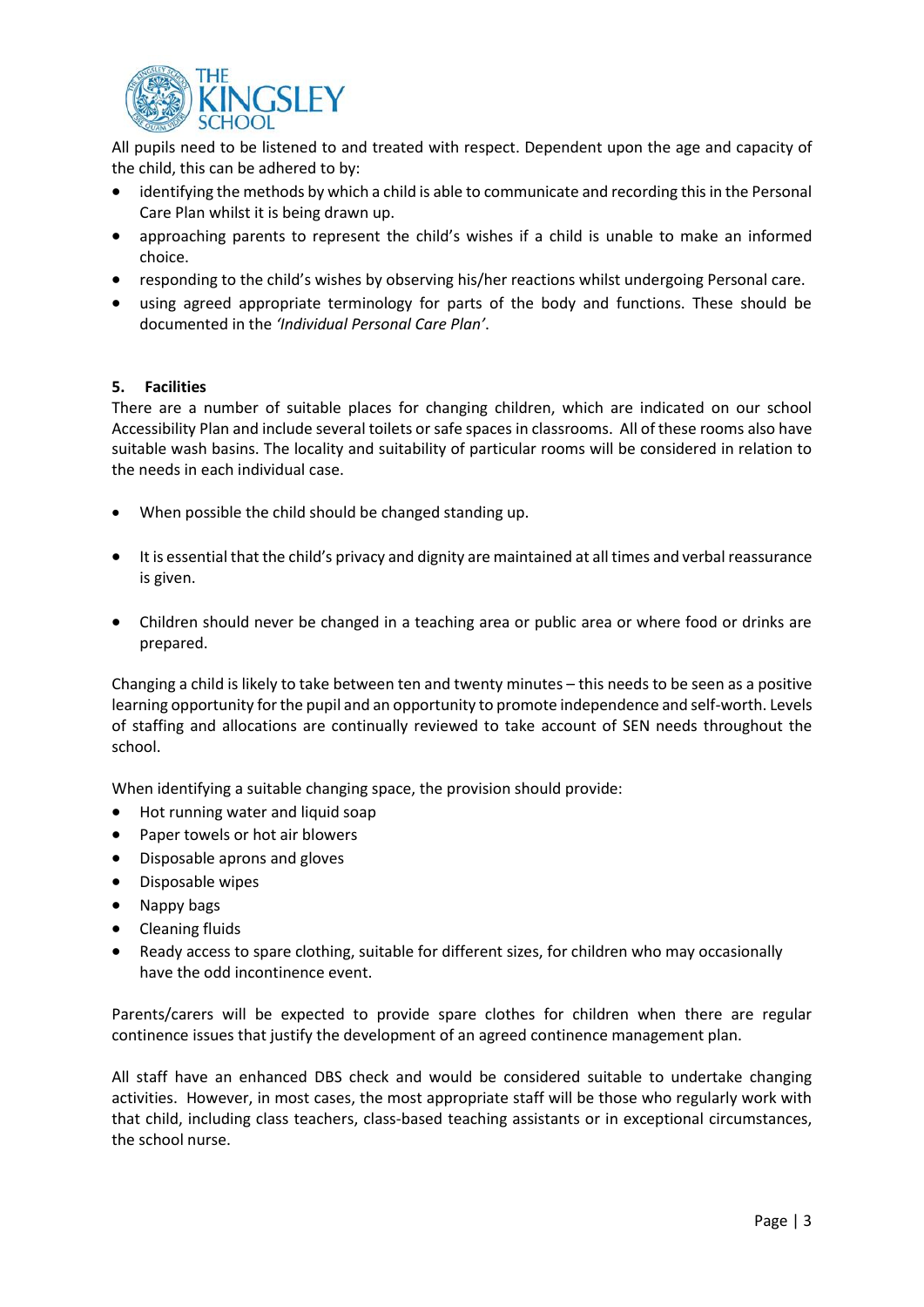

#### **6. Health & Safety**

In accordance with our Health and Safety Policy, staff will be expected to use appropriate personal protective equipment as provided. When changing soiled clothing the following should be considered:

- Staff should wear a new pair of gloves for each child being changed and they should be disposed of via the normal domestic waste route.
- Wet/soiled underwear/clothes should be placed in a plastic bag and returned to the parents.
- The changing area should be cleaned using an antibacterial surface cleaner.
- Hot water and soap should be available to wash hands as soon as the task is completed and paper towels/a hot air dryer should be available for drying hands.

#### **7. Safeguarding – Creating a Safe Learning Environment**

Creating a safe learning environment means having effective arrangements in place to address a range of issues. Some are subject to statutory requirements, including child protection arrangements, pupil health and bullying. Others include arrangements for meeting the needs of children with medical conditions, providing first aid, school security, tackling substance misuse and having arrangements in place to safeguard and promote the welfare of children.

It also means having in place effective recruitment, disciplinary and reporting arrangements to ensure the suitability of staff and volunteers working at the establishment in line with specific guidance issues by Warwickshire and government departments.

Safeguarding Children in Education states that:

Section 175 of the Education Act 2002 requires local authorities and governing bodies of maintained schools to have arrangements for exercising their functions with a view to safeguarding and promoting the welfare of children.

There are 2 aspects to safeguarding and promoting the welfare of children. They are:

- Arrangements to take all reasonable measures to ensure that risks of harm to a child are minimised
- Arrangements to take all appropriate actions to address the welfare of a child or children, working to local policies and procedures in full partnership with other local agencies.

Safe practice in toileting and changing should enable staff and children to be protected from child protection concerns.

Staff should be aware of the designated teacher for child protection and the process of referral in school in order to safeguard children and be aware of good practice in safeguarding themselves from allegations.

#### **Members of staff are required to undergo Child Protection Awareness Training in Warwickshire every 3 years with designated teachers receiving further training.**

- All staff should have enhanced CRB checks. In some circumstances there may need to be more than one member of staff witnessing a change. The designated safeguarding lead needs to be aware of safe practice.
- Students on placement should not be involved in a child's personal care.
- School/setting managers should be vigilant for any signs of improper practice.